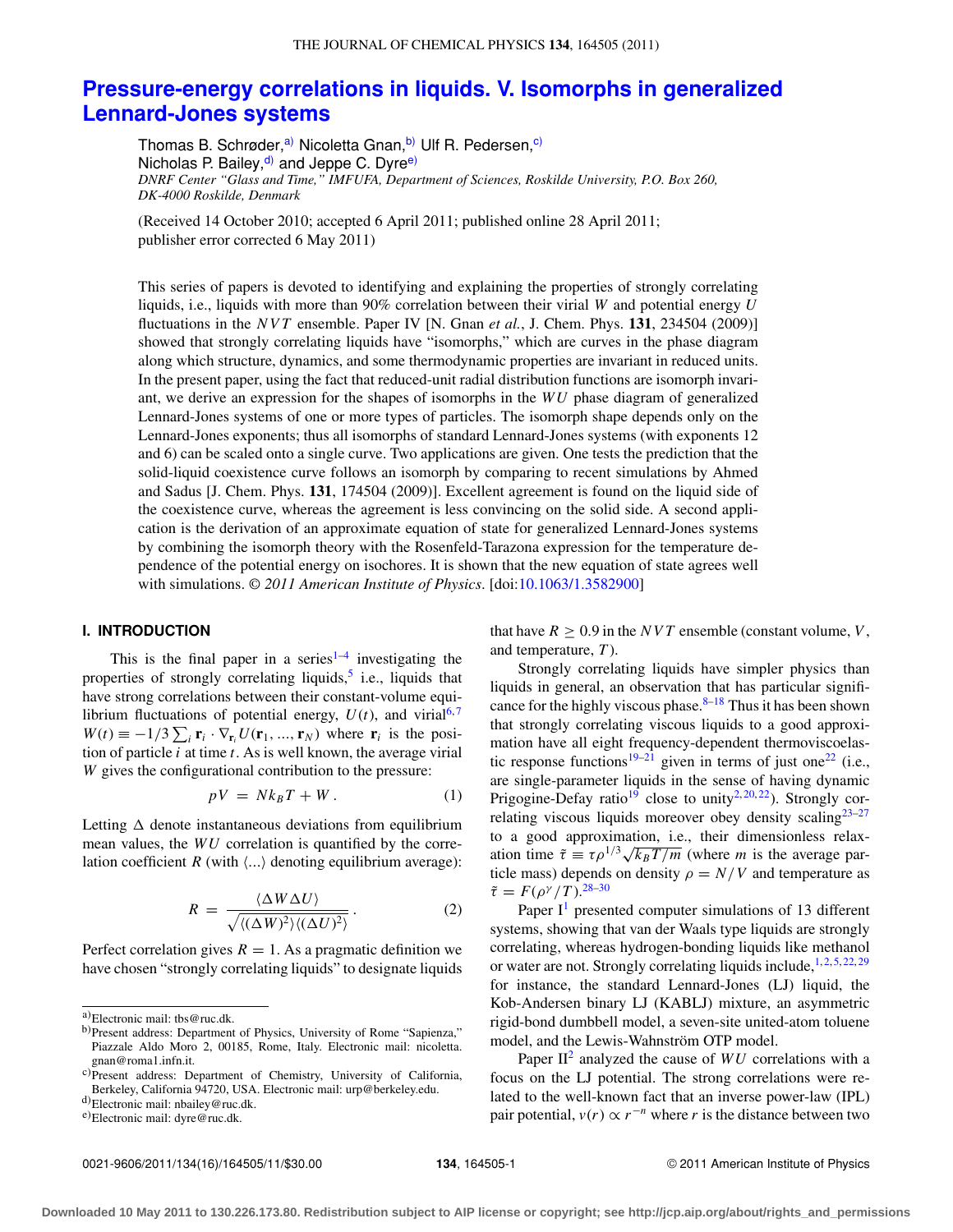particles,  $31-42$  $31-42$  implies perfect *WU* correlation,  $2.5$  $2.5$ 

$$
\Delta W(t) = \gamma \Delta U(t) \tag{3}
$$

with  $\gamma = n/3$ . Around the potential energy minimum, the LJ potential is well described by an "extended" inverse powerlaw potential (eIPL),<sup>2</sup>  $v_{\text{LI}}(r) \cong Ar^{-n} + B + Cr$ . At constant volume the linear term contributes little to the virial and potential-energy fluctuations: when one nearest-neighbor distance increases, others decrease in such a way that the sum is almost constant. Thus systems interacting via the LJ potential inherit strong *WU* correlations from an underlying inverse power-law—they have a "hidden scale invariance."<sup>3,[28](#page-9-14)</sup>

Paper  $III<sup>3</sup>$  $III<sup>3</sup>$  $III<sup>3</sup>$  gave further numerical evidence for the explanation for strong *WU* correlations presented in Paper II, and theoretical results were given on the statistical mechanics and thermodynamics of the hidden scale invariance that characterizes strongly correlating liquids. It was also shown that strong virial potential-energy correlations are present even in out-ofequilibrium situations—the hidden scale invariance is a property of the potential energy surface, not just of the equilibrium states.

Paper  $IV<sup>4</sup>$  introduced the concept of "isomorphs" in the phase diagram of a strongly correlating liquid. Starting from a single assumption a number of isomorph invariants were derived. In particular, structure and dynamics were shown to be invariant on isomorphs when reduced units are used.

In the present paper further simulation results supporting the isomorph predictions are presented for systems interacting via a multicomponent generalized LJ potential:

$$
v_{ij}(r_{ij}) = v_{ij}^{(m)}(r_{ij}) + v_{ij}^{(n)}(r_{ij}),
$$
\n(4)

where  $v_{ij}^{(k)}(r_{ij})$  is an IPL potential involving the two particles *i* and *j*:

$$
v_{ij}^{(k)}(r_{ij}) \equiv \varepsilon_{ij}^{(k)} (\sigma_{ij}^{(k)}/r_{ij})^k.
$$
 (5)

Section [II](#page-1-0) briefly reviews the isomorph concept. For systems interacting via a generalized LJ potential, a prediction for the shape of the isomorphs in the *WU* phase diagram is derived in Sec. [III](#page-3-0) and demonstrated to fit well to simulation results.<sup>[43](#page-9-20)</sup> Interestingly, the isomorph shape depends only on the exponents *m* and *n*. Thus, e.g., all 12-6 LJ systems have the same isomorphs in the *WU* phase diagram. In Sec. [IV](#page-5-0) we present two applications of the theory. One tests the Paper IV prediction that solid-liquid coexistence curves are isomorphs. The second application gives an approximate equation of state for systems interacting via generalized LJ potentials; this is arrived at by combining the present theory with Rosenfeld and Tarazona's expression for the isochoric temperature dependence of the potential energy.

#### <span id="page-1-0"></span>**II. ISOMORPHS**

# **A. Definition**

We term a microscopic configuration "physically relevant" if its influence on the thermodynamics and dynamics of the system is not *a priori* negligible (Paper IV). For instance, any configuration with very strong particle overlap is physically irrelevant. Note, however, that some unlikely configurations like transition states are physically relevant.

Two state points (1) and (2) with temperatures  $T_1$  and  $T_2$  and densities  $\rho_1$  and  $\rho_2$ , respectively, are defined to be *isomorphic* (Paper IV) if they obey the following: any two physically relevant configurations of state points (1) and (2),  $\left( \mathbf{r}_1^{(1)}, \ldots, \mathbf{r}_N^{(1)} \right)$  and  $\left( \mathbf{r}_1^{(2)}, \ldots, \mathbf{r}_N^{(2)} \right)$ , which trivially scale into one another,

<span id="page-1-3"></span>
$$
\rho_1^{1/3} \mathbf{r}_i^{(1)} = \rho_2^{1/3} \mathbf{r}_i^{(2)} \ (i = 1, ..., N), \tag{6}
$$

have proportional configurational Boltzmann statistical weights:

<span id="page-1-1"></span>
$$
e^{-U(\mathbf{r}_1^{(1)},\ldots,\mathbf{r}_N^{(1)})/k_B T_1} = C_{12} e^{-U(\mathbf{r}_1^{(2)},\ldots,\mathbf{r}_N^{(2)})/k_B T_2} \,. \tag{7}
$$

Here  $U(\mathbf{r}_1, \ldots, \mathbf{r}_N)$  is the potential energy function and it is understood that the constant  $C_{12}$  depends only on the state points  $(1)$  and  $(2)$ .

The property of being isomorphic defines a mathematical equivalence relation on the set of state points. The corresponding equivalence classes are smooth curves in the phase diagram termed isomorphs or isomorphic curves.

### **B. The approximate nature of isomorphs**

<span id="page-1-2"></span>Equation [\(7\)](#page-1-1) implies identity of the normalized Boltzmann probabilities for scaled physically relevant configurations of isomorphic state points. As detailed in Paper IV this identity implies that several quantities are invariant along an isomorph. Examples include the configurational entropy, the isochoric specific heat, all multiparticle distribution functions in reduced units (in particular, the radial distribution function(s)), reduced-unit dynamics (both for Newtonian and stochastic dynamics), normalized reduced-time autocorrelation functions, reduced-unit transport coefficients, etc. It was further shown in Paper IV that a jump from equilibrium at one state point to an isomorphic state point brings the system instantaneously to equilibrium (see also Ref. [44\)](#page-9-21).

IPL potentials are Euler homogeneous functions, i.e., obey  $U(\lambda \mathbf{r}_1, \ldots, \lambda \mathbf{r}_N) = \lambda^{-n} U(\mathbf{r}_1, \ldots, \mathbf{r}_N)$ . Such purely repulsive potentials – which do not describe real intermolecular interactions – are the only potentials that have 100% correlation between virial and potential-energy fluctuations; this reflects the well-known IPL virial-theorem identity  $W = (n/3)U$ . Likewise, only IPL liquids have exact iso-morphs; they satisfy Eq. [\(7\)](#page-1-1) with  $C_{12} = 1$  for all configurations of two state points obeying  $\rho_1^{\gamma}/T_1 = \rho_2^{\gamma}/T_2$  where  $\gamma = n/3$ .

Appendix A of Paper IV showed that strongly correlating liquids generally have isomorphs to a good approximation. Consequently, to a good approximation these liquids inherit a number of the exact invariants that IPL liquids have along their curves given by  $\rho^{\gamma}/T =$  Const., namely, all IPL invariants that do not rely on the IPL identity  $C_{12} = 1$ . Examples include the above mentioned thermodynamic, static, and dynamic isomorph invariants. IPL invariants that are not inherited by strongly correlating liquids in general include, e.g., the Helmholtz free energy over temperature, the potential energy over temperature, and the reduced-unit compressibility.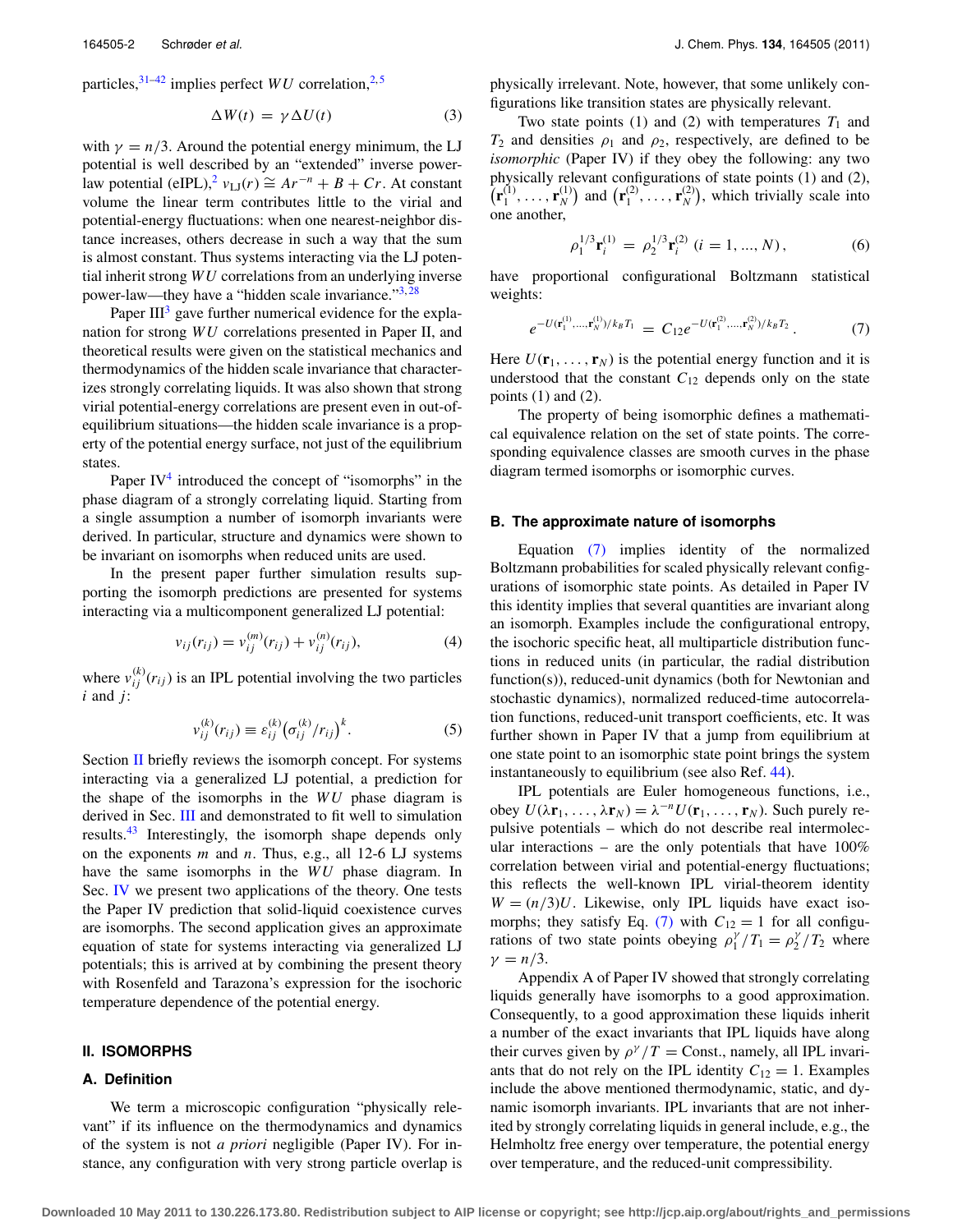<span id="page-2-1"></span>

FIG. 1. (a) Radial distribution function (AA particles) for three isomorphic state points of the Kob-Andersen binary LJ mixture<sup>45</sup> (KABLJ). (b) Radial distribution function along an isotherm of the KABLJ mixture. A similar picture applies to the AB and BB radial distribution functions, though they are slightly less isomorph invariant (Fig. 2 in Paper IV).

The fact that strongly correlating liquids have isomorphs to a good approximation should be understood as follows. Any liquid has curves in its phase diagram of constant excess entropy, curves of constant isochoric specific heat, curves of constant reduced relaxation time, curves of constant reducedunit transport coefficients, etc. For a strongly correlating liquid these curves are almost identical, and they define its (approximate) isomorphs. Points on these isomorphs have approximately identical structure and approximately identical dynamics as probed, e.g., by normalized reduced-timeautocorrelation functions.

For clarity of presentation below we shall not repeatedly mention that the existence of isomorphs is not exact for generalized LJ systems. Accordingly, we shall speak of isomorphs as a unique, well-defined concept. In other words: all properties of isomorphs derived below in generalized LJ systems would be exact if these systems did have exact isomorphs, e.g., fulfilled Eq.  $(7)$ ; since this is not the case, the properties are in principle – as well as practice – approximate.

#### <span id="page-2-4"></span>**C. Generating isomorphs in simulations**

The structure in reduced units ( $\tilde{r} \equiv \rho^{1/3} r$ ) is predicted to be invariant along an isomorph (Paper IV). The excess entropy,  $S_{\text{ex}} = S - S_{\text{ideal}}$ , depends only on structure and was shown in Paper IV also to be invariant along an isomorph ("excess" refers to the quantity in question in excess to that of an ideal gas with same density and temperature). In the below simulations we generate an isomorph as a set of state points in the phase diagram with constant  $S_{ex}$ . To change density and temperature keeping  $S_{\text{ex}}$  constant, the following identity is used (Paper IV):

<span id="page-2-3"></span>
$$
\gamma \equiv -\left(\frac{\partial \ln T}{\partial \ln V}\right)_{S_{\text{ex}}} = \frac{V \left(\frac{\partial S_{\text{ex}}}{\partial V}\right)_T}{T \left(\frac{\partial S_{\text{ex}}}{\partial T}\right)_V} = \frac{V \beta_{\text{v}}^{\text{ex}}}{C_{\text{v}}^{\text{ex}}},\tag{8}
$$

where  $\beta_{\rm v}^{\rm ex} \equiv (\partial p_{\rm ex}/\partial T)_{V} = \frac{1}{V} (\partial W/\partial T)_{V}$  and a Maxwell relation was applied. Utilizing the standard fluctuation formulae this leads (Paper IV) to:

<span id="page-2-0"></span>
$$
\gamma = \left(\frac{\partial \ln T}{\partial \ln \rho}\right)_{S_{\text{ex}}} = \frac{\langle \Delta U \Delta W \rangle}{\langle (\Delta U)^2 \rangle}.
$$
 (9)

The procedure applied to generate isomorphs can be summarized as: (1) an equilibrium *NVT* simulation was performed at a given state point; (2)  $\gamma$  was calculated from the fluctuations using Eq. [\(9\);](#page-2-0) (3) the density  $\rho$  was changed slightly (of order 1%), and  $\gamma$  was used to calculate the corresponding change in temperature in order to keep  $S_{ex}$ 

<span id="page-2-2"></span>

FIG. 2. (a) Incoherent intermediate scattering function of the large (A) particles for isomorphic state points (density variation 11.6%) of the KABLJ mixture; time is given in reduced units:  $\tilde{t} = t\rho^{1/3}\sqrt{k_B T/m}$  and the q-vector is kept constant in reduced units. (b) Same as in (a), but along an isotherm (density variation 9.5%).

**Downloaded 10 May 2011 to 130.226.173.80. Redistribution subject to AIP license or copyright; see http://jcp.aip.org/about/rights\_and\_permissions**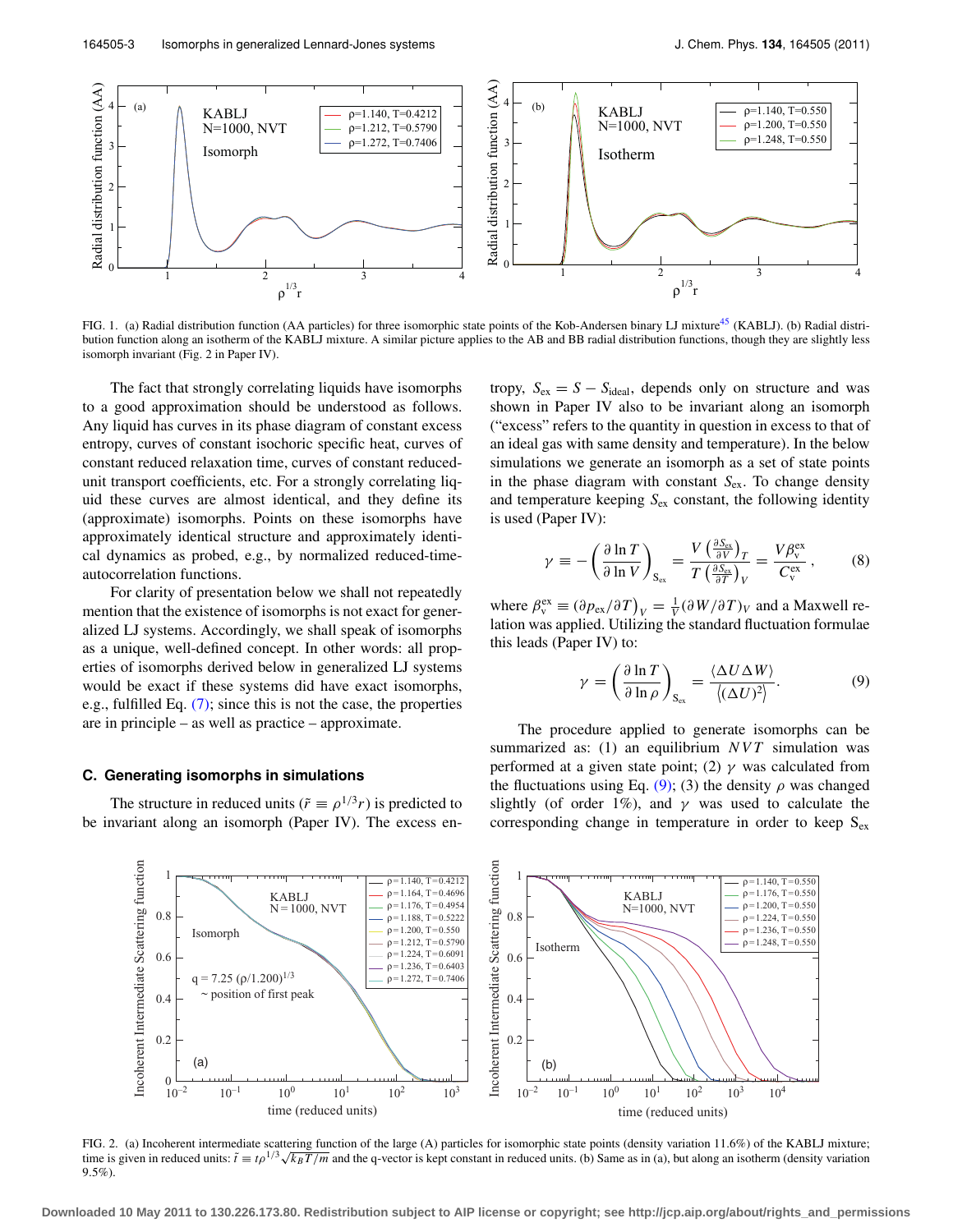<span id="page-3-1"></span>

FIG. 3.  $\gamma$  calculated from equilibrium fluctuations via Eq. [\(9\)](#page-2-0) for the KABLJ system. Red squares: state points belonging to the isomorph presented in Figs.  $1(a)$  and  $2(a)$ . Black circles: isochoric state points. Straight lines are linear regression fits. The standard errors on the slopes are 0.06 (isomorph) and 0.04 (isochore).

constant (Eq.  $(9)$ ); 4) a simulation at the new state point was performed, and the procedure was repeated.

Figure  $1(a)$  demonstrates the isomorph invariance of the radial distribution function for the large (A) particles of the KABLJ mixture.<sup>[45](#page-9-22)</sup> For comparison, Fig.  $1(b)$  shows the same on an isotherm with a similar (but smaller) density change. Clearly, structure is to a good approximation invariant on the isomorph, whereas this is not the case on the isotherm.

Taking the logarithm of Eq. [\(7\)](#page-1-1) shows that the potential energy surface in reduced units ( $U \equiv U/k_B T$ ) is the same for two isomorphic state points, except for an additive constant and scaling of the coordinates. This constant does not influence the dynamics, and consequently the dynamics in reduced units is the same for two isomorphic state points. Figure  $2(a)$ demonstrates the isomorph invariance of the incoherent intermediate scattering function of the A particles of the KABLJ mixture. For comparison, Fig.  $2(b)$  shows the same property on the  $T = 0.55$  isotherm. Like the structure, the dynamics is also invariant to a good approximation on the isomorph—both regarding average relaxation time and the shape of the relaxation function; this is far from the case on the corresponding isotherm.

The exponent  $\gamma$  calculated from Eq. [\(9\)](#page-2-0) generally depends on the state point. Figure [3](#page-3-1) shows (as red squares)  $\gamma$  along the isomorph of Figs. [1\(a\)](#page-2-1) and [2\(a\).](#page-2-2) Temperature changes by almost a factor of two, but  $\gamma$  changes less than 5%. Paper IV argued that for a system with good isomorphs  $\gamma$ depends to a good approximation only on density. This is sup-ported by Fig. [3](#page-3-1) in which  $\gamma$  on an isochore is shown to vary only ∼ 1% when temperature is changed by a factor of two (black circles). Note, however, that  $\gamma$  eventually approaches  $m/3 = 4$ , but slowly so: at  $T = 10$  we find  $\gamma = 4.6$ .

It follows from Eq. [\(8\)](#page-2-3) that the slope of isochores in the *WU* phase diagram is given by  $\gamma$ :

$$
\gamma = \left(\frac{\partial W}{\partial U}\right)_V.
$$
 (10)

The insignificant change of  $\gamma$  along isochores (black circles in Fig. [3\)](#page-3-1) means that these to a good approximation are straight lines in the *WU* phase diagram. This is illustrated in Fig. [4](#page-3-2) for four different binary generalized LJ mixtures.

<span id="page-3-2"></span>

FIG. 4. Isochores for four different binary generalized LJ mixtures. 12-6 KABLJ is the Kob-Andersen binary 80:20 mixture<sup>[45](#page-9-22)</sup> using the standard 12-6 LJ potential. 18-6 KABLJ is the same system with the generalized LJ potential ( $m = 18$ ,  $n = 6$ , Eq. [\(4\)\)](#page-1-2) and parameters chosen to place the minimum of the potential at the same distance and depth as in the 12-6 KABLJ system. Likewise, 18-9 KABLJ is defined by using the exponents  $m = 18$ and  $n = 9$ . Finally 12-6 WBLJ is the Wahnström 50:50 mixture<sup>46</sup> using the standard 12-6 LJ potential. Straight lines are linear regression fits. The inset shows a zoom on the data for the two 12-6 LJ systems. For each system the simulated temperatures range from where non-exponential relaxation sets in  $(\tau_{\alpha} \approx 10^{0})$  to a viscous state with two-step relaxation  $(\tau_{\alpha} \approx 10^{3} - 10^{5})$ .

# <span id="page-3-0"></span>**III. SHAPE OF ISOMORPHS IN THE W U PHASE DIAGRAM**

What is the shape of an isomorph in the *WU* phase diagram? This section answers this question in generality for the multi-component generalized LJ potential. Recall that this potential  $(Eq. (4))$  $(Eq. (4))$  is the sum of two IPL's. Correspondingly, the potential energy and virial can be expressed as sums of two IPL terms:

<span id="page-3-3"></span>
$$
U = U_m + U_n, \qquad U_k \equiv \left\langle \sum_{i > j} v_{ij}^{(k)}(r_{ij}) \right\rangle. \tag{11}
$$

For pair interactions the virial is given by  $6\overline{6}$  $6\overline{6}$ 

$$
W \equiv -\frac{1}{3} \left\langle \sum_{i>j} r_{ij} v'_{ij}(r_{ij}) \right\rangle, \tag{12}
$$

where the prime denotes the derivative with respect to  $r_{ij}$ . From this we get

<span id="page-3-4"></span>
$$
W = \frac{m}{3}U_m + \frac{n}{3}U_n.
$$
 (13)

For any point in the *WU* phase diagram we can solve Eqs. [\(11\)](#page-3-3) and [\(13\)](#page-3-4) for  $(U_m, U_n)$ :

<span id="page-3-5"></span>
$$
U_m = \frac{3W - nU}{m - n},\tag{14}
$$

$$
U_n = \frac{-3W + mU}{m - n}.\tag{15}
$$

<span id="page-3-6"></span>These equations allow one to determine which regions of the *WU* phase diagram are accessible to the system. Adopting the convention  $m > n$ , we restrict ourselves to the case  $\epsilon_{ij}^{(m)} > 0$  in order to have a repulsive core for all interactions.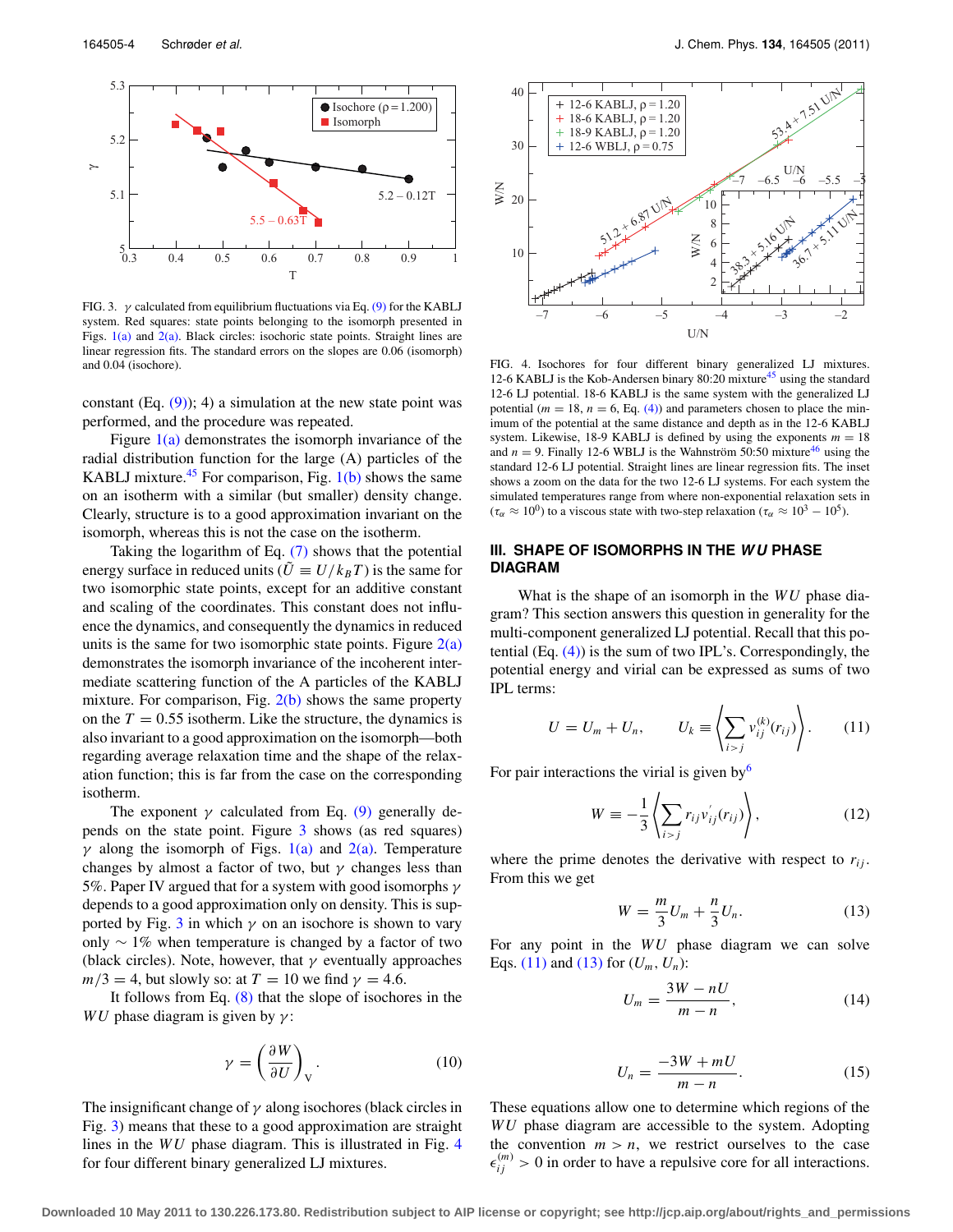<span id="page-4-0"></span>

FIG. 5. Schematic drawing of the *WU* phase diagram for systems interacting via the standard 12-6 LJ potential. Included in this figure are also two isomorphs, plotted using Eq.  $(28)$ . The accessible points are those above both dashed lines (see text). The part of the isomorphs between the dashed lines in the  $W, U > 0$  quadrant are thus not accessible to standard 12-6 LJ systems (they are accessible to the purely repulsive 12-6 LJ potential with  $\epsilon_{ij}^{(6)} > 0$ ).

This implies  $U_m > 0$  for all configurations, and therefore also for all thermodynamic averages. Combining this with Eq. [\(14\)](#page-3-5) implies  $W > \frac{n}{3}U$ . If all interactions have an attractive part  $(\epsilon_{ij}^{(n)} < 0)$  we have  $U_n < 0$ , which in combination with Eq. [\(15\)](#page-3-6) implies  $W > \frac{m}{3}U$ . As an example, the region of the *WU* phase diagram accessible to the standard 12-6 LJ potential is given by  $W > 4U$  and  $W > 2U$  (the later inequality being relevant when  $U \le 0$ ). See Fig. [5](#page-4-0) for an illustration.

# **A. Parametric description of isomorphs**

Along an isomorph the structure is invariant in reduced units (Fig. [1\)](#page-2-1). From this it follows that  $U_k/\rho^{k/3}$  is invariant along an isomorph ( $\tilde{r} \equiv \rho^{1/3}r$ ):

$$
\frac{U_k}{\rho^{k/3}} = \left\langle \sum_{i > j} \varepsilon_{ij}^{(k)} \left( \frac{\sigma_{ij}^{(k)}}{\tilde{r}_{ij}} \right)^k \right\rangle \tag{16}
$$

$$
=\sum_{i>j}\varepsilon_{ij}^{(k)}\left(\sigma_{ij}^{(k)}\right)^k\left\langle\tilde{r}_{ij}^{-k}\right\rangle. \tag{17}
$$

If we let "\*" denote a reference point,  $(W_*, U_*)$ , we can use Eqs. [\(14\)](#page-3-5) and [\(15\)](#page-3-6) to get  $(U_m^*, U_n^*)$  and find for other state points on the same isomorph (where  $\tilde{\rho} \equiv \rho/\rho_*$ ):

$$
U_k = \left(\frac{\rho}{\rho_*}\right)^{k/3} U_k^* = \tilde{\rho}^{k/3} U_k^*.
$$
 (18)

<span id="page-4-4"></span>Combining Eq.  $(18)$  with Eqs.  $(11)$  and  $(13)$  we obtain a parametric description of an isomorph in the *WU* phase diagram:

<span id="page-4-6"></span>

FIG. 6. Test of a 12-6 KABLJ isomorph (same as in Figs. [1](#page-2-1) and [2\)](#page-2-2). Top panel: U fitted to Eq. [\(21\)](#page-4-2) using  $\rho_* = 1$  (i.e.,  $\tilde{\rho} = \rho$ ). Bottom panel: W com-pared to Eq. [\(22\),](#page-4-3) using the parameters  $U_m^*$  and  $U_n^*$  found in the top panel.

$$
W = \frac{m}{3}\tilde{\rho}^{m/3}U_m^* + \frac{n}{3}\tilde{\rho}^{n/3}U_n^*.
$$
 (20)

<span id="page-4-5"></span>Once the numbers  $U_m^*$  and  $U_n^*$  have been determined at the reference state point using Eqs. [\(14\)](#page-3-5) and [\(15\),](#page-3-6) the entire isomorph to which this state point belongs is thus traced out in the WU phase diagram using Eqs. [\(19\)](#page-4-4) and [\(20\).](#page-4-5) Alternatively, given a collection of isomorphic state point generated, e.g., as described in Sec.  $\Pi C$ , the predicted relation between *U*, *W*, and  $\tilde{\rho}$  can be tested by linear regression:

<span id="page-4-2"></span>
$$
\frac{U}{\tilde{\rho}^{n/3}} = \tilde{\rho}^{(m-n)/3} U_m^* + U_n^*,\tag{21}
$$

$$
\frac{W}{\tilde{\rho}^{n/3}} = \frac{m}{3} \tilde{\rho}^{(m-n)/3} U_m^* + \frac{n}{3} U_n^* \,. \tag{22}
$$

<span id="page-4-3"></span>This is done in Fig. [6](#page-4-6) for the 12-6 KABLJ isomorph presented in Figs. [1](#page-2-1) and [2.](#page-2-2) The potential energies were fitted by linear regression by means of Eq. [\(21\).](#page-4-2) Subsequently, the virials were compared to Eq. [\(22\)](#page-4-3) using the parameters estimated from the potential energies (Eq. [\(21\)\)](#page-4-2), i.e., without performing a new fit.

<span id="page-4-1"></span>We note here two important consequences of the above. (1) If the reference state point  $(U_*, W_*)$  generates the isomorph  $(U(\tilde{\rho}), W(\tilde{\rho}))$ , then the reference state point  $(aU_*, aW_*)$  generates the isomorph  $(aU(\tilde{\rho}), aW(\tilde{\rho}))$ . This means that all isomorphs for a given system have the same shape in the *U W* diagram and can be scaled onto one another. (2) The shape of the isomorphs depends only on the exponents, *m* and *n*. This means that all 12-6 LJ systems have the same isomorphs in the *WU* phase diagram – they may be scaled onto a single "master isomorph" (see also Eq. [\(27\)](#page-5-2) below).

**Downloaded 10 May 2011 to 130.226.173.80. Redistribution subject to AIP license or copyright; see http://jcp.aip.org/about/rights\_and\_permissions**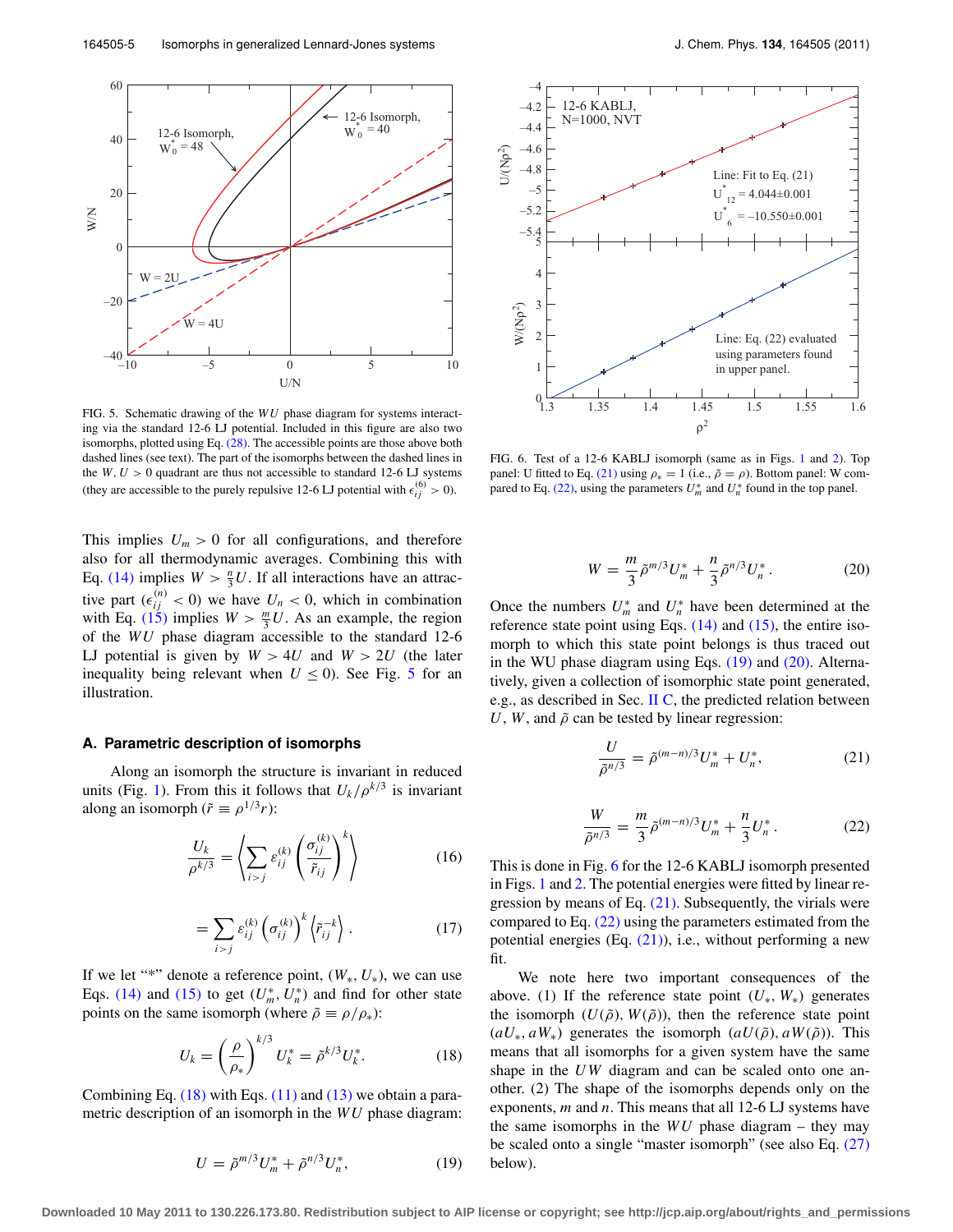<span id="page-5-3"></span>

FIG. 7. Four different 12-6 LJ isomorphs in the *WU* phase diagram. The points give simulation results, the full curves the predictions of Eqs. [\(19\)](#page-4-4) and [\(20\).](#page-4-5) Two isomorphs belong to the KABLJ system, the third results from simulations of the Wahnström binary LJ liquid $46$  (WBLJ), and the fourth (SCLJ) is the single component LJ liquid.

Figure [7](#page-5-3) shows four isomorphs in the *WU* phase diagram for three different 12-6 LJ systems.<sup>47</sup> Figure [8](#page-5-4) shows the same isomorphs scaled onto the 12-6 master isomorph, Figure [9](#page-5-5) shows an isomorph for the 18-6 KABLJ system and compares it to a 12-6 LJ isomorph. The agreement between simulation results and predicted shapes is quite good.

# **B. Eliminating the density parameter: The "master isomorph" equation**

Combining Eq.  $(18)$  with Eqs.  $(14)$  and  $(15)$  we get

$$
\tilde{\rho}^{m/3} = \frac{U_m}{U_m^*} = \frac{3W - nU}{3W_* - nU_*},\tag{23}
$$

$$
\tilde{\rho}^{n/3} = \frac{U_n}{U_n^*} = \frac{3W - mU}{3W_* - mU_*}.
$$
\n(24)

Eliminating density and rearranging, we find an invariant for the isomorph:

$$
\frac{\left(W - \frac{m}{3}U\right)^m}{\left(W - \frac{n}{3}U\right)^n} = \frac{\left(W_* - \frac{m}{3}U_*\right)^m}{\left(W_* - \frac{n}{3}U_*\right)^n}.
$$
\n(25)

<span id="page-5-4"></span>

FIG. 8. The "master isomorph": collapsing the four isomorphs of Fig. [7](#page-5-3) by scaling with  $W_0^*$  defined as the virial on each isomorph when  $U = 0$ . The points give simulation results, the dashed curve the prediction of Eq. [\(28\).](#page-5-1)

<span id="page-5-5"></span>

FIG. 9. Isomorph of the 18-6 KABLJ liquid compared to the theoretical prediction (Eqs. [\(19\)](#page-4-4) and [\(20\)\)](#page-4-5). For reference, the isomorph prediction for 12-6 LJ systems is included.

Choosing the reference point with zero potential energy  $(U_*, W_*) = (0, W_0^*)$  (this reference point is guaranteed to exist if all interactions have attraction), we get:

<span id="page-5-6"></span>
$$
\frac{\left(W - \frac{m}{3}U\right)^m}{\left(W - \frac{n}{3}U\right)^n} = \left(W_0^*\right)^{m-n}.\tag{26}
$$

*W*<sup>∗</sup> is a unique number identifying the isomorph. Equation [\(26\)](#page-5-6) implies that the isomorph is the solution to

<span id="page-5-2"></span>
$$
\left(\frac{W}{W_0^*} - \frac{m}{3} \frac{U}{W_0^*}\right)^{m/n} = \left(\frac{W}{W_0^*} - \frac{n}{3} \frac{U}{W_0^*}\right). \tag{27}
$$

Here it can be seen directly that  $-$  as argued above  $-$  for a given set of exponents (*m*, *n*) all isomorphs have the same shape, suggesting the name "master isomorph";  $W_0^*$  is the parameter that determines the scale of each isomorph. For  $m = 2n$  (e.g., the standard 12-6 LJ potential) the solution to this (quadratic) equation is:

<span id="page-5-1"></span>
$$
2\frac{W}{W_0^*} = 1 + 4\frac{n}{3}\frac{U}{W_0^*} \pm \sqrt{1 + 4\frac{n}{3}\frac{U}{W_0^*}}.
$$
 (28)

This has real solution(s) whenever  $U/W_0^* \geq -\frac{3}{4n}$ , where equality corresponds to  $W = 0$ . Figure [5](#page-4-0) plots Eq. [\(28\)](#page-5-1) with  $n = 6$  for two values of  $W_0^*$ .

# <span id="page-5-0"></span>**IV. APPLICATIONS**

### **A. Solid-liquid coexistence**

In Paper IV it was argued briefly that Eq. [\(7\)](#page-1-1) predicts that solid-liquid coexistence curves are isomorphs. In more detail the argument goes as follows. First one notes that an isomorph cannot cross a solid-liquid coexistence curve: recall that the isomorph concept relates to equilibrium ensemble probabilities. For two isomorphic state points all pairs of microscopic configurations related by Eq. [\(6\)](#page-1-3) have identical Boltzmann probabilities according to Eq. [\(7\).](#page-1-1) Consequently, the two isomorphic state points must also have the same macroscopic phase behavior. In other words, if an isomorph were to cross the coexistence curve, part of the isomorph would have liquid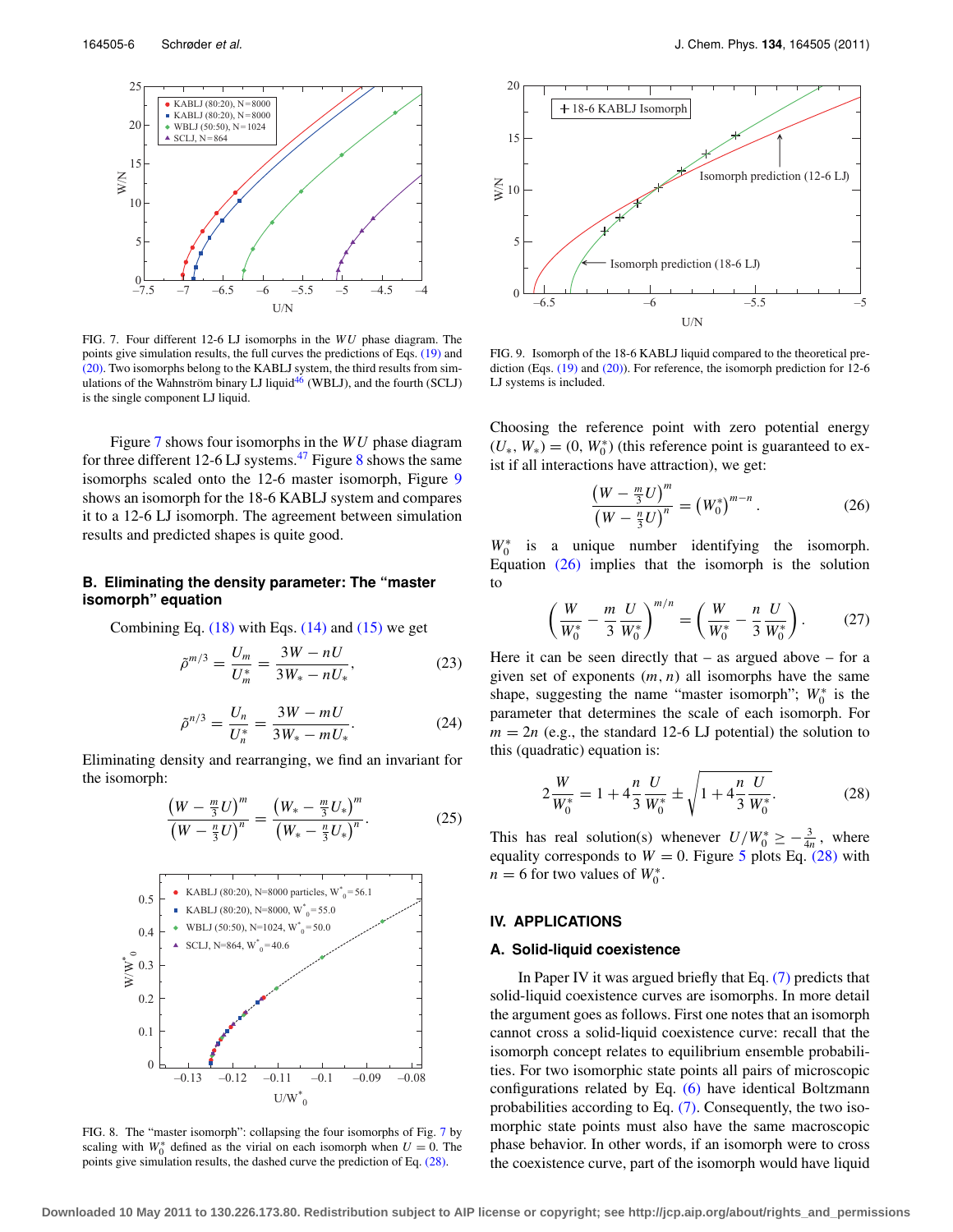<span id="page-6-0"></span>

FIG. 10. Test of isomorph predictions for the liquid side of the solid-liquid coexistence curve of the single component generalized LJ potential  $(n = 6)$ . Left panel: Eq. [\(21\),](#page-4-2) middle panel: Eq. [\(22\);](#page-4-3) data points are simulation results from Ahmed and Sadus, <sup>49</sup> straight lines are linear regression fits. The right panel plots the fit parameters from Eqs. [\(21\)](#page-4-2) and [\(22\)](#page-4-3) against each other, demonstrating that the fits to energies and virials, respectively, are consistent.

microstates as the most likely and part of it would have mixed crystalline-liquid microstates as the most likely (having in mind a density-temperature phase diagram). This would violate the proportionality of Boltzmann statistical weights for scaled states, the property that defines an isomorph.

Given that an isomorph cannot cross the solid-liquid coexistence curve, the next point is to note that—because all state points belong to some isomorph—a curve infinitesimally close to the coexistence curve must be an isomorph. This argument applies in the *W*, *U* phase diagram, as well as in the density-temperature or the pressure-temperature phase diagrams. In the first two cases there is a multitude of isomorphs in the coexistence region; for instance, one particular isomorph will be characterized by 53% liquid and 47% crystal, etc. In the pressure-temperature phase diagram these "coexistence" isomorphs collapse into one, of course.

The prediction that the melting curve, both slightly to the liquid side and slightly to the solid side, are isomorphs has a number of consequences, and it sheds new light on some well-known phenomenological melting rules (as well as exceptions to these rules for non-strongly correlating liquids, see Paper IV). Thus, for instance, the observation that the Lindemann melting criterion is pressure independent for a given liquid follows from the isomorph property of the melting line (whereas the existence of a universal Lindemann criterion does not follow). Indeed, as is easy to show from

<span id="page-6-1"></span>

FIG. 11. Same data as in Fig. [10,](#page-6-0) plotting potential energy versus density (left panel) and virial versus density (right panel). Dashed curves: isomorph predictions (Eqs. [\(19\)](#page-4-4) and [\(20\)\)](#page-4-5), using the parameters determined in Fig. [10.](#page-6-0)

paper IV the isomorph theory implies Ross' "generalized Lindemann melting law" from  $1969<sup>48</sup>$  according to which the reduced configurational partition function of the crystalline phase  $Q^* = \int d\mathbf{\tilde{R}} \exp[-\beta(U(\mathbf{\tilde{R}}) - U(0))]$  is invariant along the melting curve (here,  $U(0)$  is the potential energy of the crystal with all atoms located at their lattice sites, and the tilde denotes reduced coordinates). Further well-known melting rules, which the isomorph theory explains, include (Paper IV): the reduced viscosity, the reduced surface tension, the reduced diffusion constant, and the reduced heat conductivity are all invariant in the liquid phase along the melting curve. Likewise, the reduced-unit static structure factor is invariant along the melting curve. These rules have been confirmed for several liquids in both experiment and simulation (see the references of Paper IV).

<span id="page-6-2"></span>

FIG. 12. Solid-liquid phase behavior for the single-component 12-6 LJ system. Main figure: filled symbols mark the coexistence region in the WU diagram. Blue circles are from Ref. [49](#page-9-25) and red squares are from Ref. [50.](#page-9-27) Full curves are the isomorph prediction (Eq. [\(28\)\)](#page-5-1) with  $W_0^*/N = 49.8$  and 56.8, respectively. Open circles indicate results from simulations in the solid and liquid phase, respectively. Both phases are strongly correlating with *R*  $\geq$  0.99. The inset shows the solid-liquid phase behavior in a  $\rho$ , *T*-diagram with logarithmic axes. Dashed red curves are the isomorph prediction  $\rho^{\gamma}/T$ = const using  $\gamma$  found using Eq. [\(9\)](#page-2-0) from the simulations of the two phases (open circles) giving  $\gamma = 5.24$  and 5.18, respectively. Full black curves are free fits giving  $\gamma = 5.13$  and 6.49, respectively.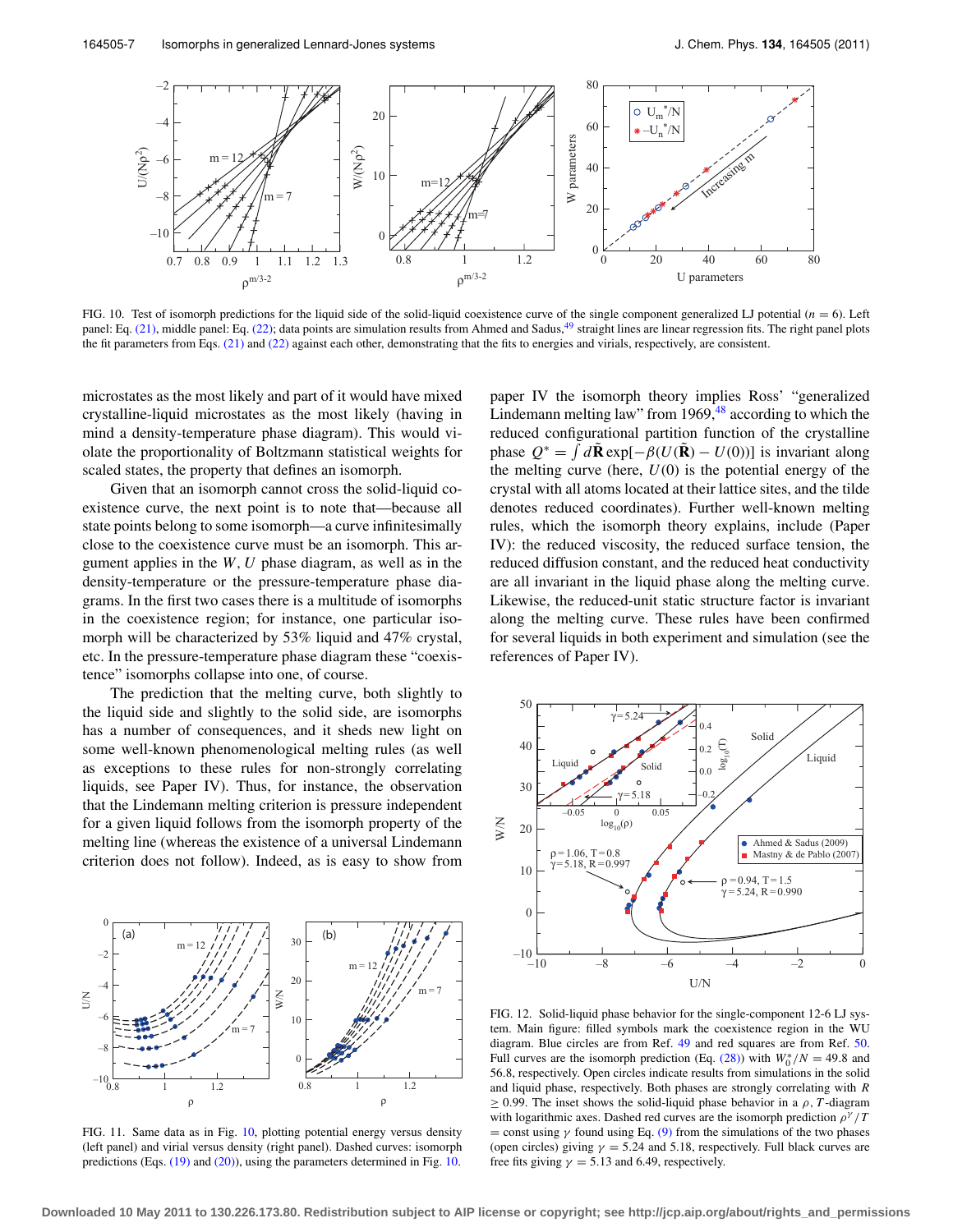<span id="page-7-1"></span>

FIG. 13. Test of Rosenfeld-Tarazona scaling (Eq. [\(29\)\)](#page-7-0) plotting potential energy versus  $T^{3/5}$  on isochores for the systems investigated in Fig. [4.](#page-3-2)

Like other isomorph predictions following from Eq.  $(7)$ , the prediction that solid-liquid coexistence curves are iso-morphs is only exactly obeyed for systems that obey Eq. [\(7\)](#page-1-1) exactly, i.e., perfectly correlating systems. Indeed, it is straightforward to show that in IPL systems the phase behavior depends only on  $\rho^{n/3}/T$ , and thus the co-existence curve is an exact isomorph. The interesting question now is: how well do strongly correlating systems, e.g., generalized LJ systems, follow the prediction? Note that we do not expect the liquidgas co-existence curves to be isomorphs (and indeed they are not); the gas-phase is not strongly correlating and thus Eq. [\(7\)](#page-1-1) cannot be fulfilled in the relevant part of configuration space. In contrast, at solid-liquid coexistence both phases involved are strongly correlating for LJ systems (Paper I). Below we briefly test to which degree the isomorph prediction is fulfilled.

Ahmed and Sadus used in a recent paper $49$  a novel numerical method for determining solid-liquid coexistence. They reported results for the generalized LJ potential with the repulsive exponent *m* varying from 12 to 7 and fixed attractive exponent  $n = 6$  (Ahmed and Sadus termed the repulsive exponent *n*, not *m*; we keep, however, the above notation). Figure [10](#page-6-0) shows the state points reported by Ahmed and Sadus for the liquid side of the solid-liquid coexistence curve compared to the isomorphic predictions as expressed in Eqs.  $(21)$  and  $(22)$ . The right panel shows that the parameters found by fitting to Eqs.  $(21)$  and  $(22)$ , respectively, are consistent. Figure [11](#page-6-1) shows the same data plotting potential energy (left panel) and virial (right panel) versus density. Figure [12](#page-6-2) shows the 12-6 LJ solid-liquid phase behavior in the WU-diagram and in the  $\rho T$ -diagram (inset), including here also data from Mastny and de Pablo.<sup>50</sup>

The prediction that solid-liquid coexistence curves are isomorphs agrees well on the liquid side with the simulation results of Ahmed and Sadus<sup>49</sup> as well as with the results for 12-6 LJ from Mastny and de Pablo. $50$  On the solid side the agreement is less convincing (see Fig. [12\)](#page-6-2); in particular the logarithmic derivative in the  $\rho T$  diagram (slope in the inset) differs by 25%. At present we do not have an explanation for this. It might be related to inter-particle distances longer than the first peak of the radial distribution function playing a more important role for the phase behavior on the solid side $51$  than on the liquid side.

# **B. An approximate equation of state for generalized LJ systems**

Equations  $(19)$  and  $(20)$  give the potential energy and the virial as functions of density along an isomorph. The temperature variation along the isomorph can be found by integrating Eq. [\(9\).](#page-2-0) Since  $\gamma$  generally changes only little (Fig. [3\)](#page-3-1), in many situations it is a good approximation to assume it constant, leading to the relation  $T = \tilde{\rho}^{\gamma} T_*$  along an isomorph, where *T*<sup>∗</sup> is the temperature at the reference point. Taken together, Eqs. [\(19\),](#page-4-4) [\(20\),](#page-4-5) and [\(9\)](#page-2-0) thus imply that from a single reference point  $(\rho_*, T_*, U_*, W_*)$  we have a prediction for  $(\rho, T, U, W)$ on the isomorph to which the reference point belongs.

Figure [4](#page-3-2) demonstrated that in the *WU* phase diagram, isochores to a good approximation are straight lines with slope  $\gamma$ , i.e., that one can write  $W(\rho, T) = W_0(\rho)$  $+\gamma(\rho)U(\rho, T)$ . The only ingredient missing to generate a full equation of state expressed as  $U = U(\rho, T)$  and *W*  $= W(\rho, T)$  is a relation between temperature and potential energy or virial on an isochore.

Rosenfeld and Tarazona<sup>52</sup> derived from density functional theory an expression for the potential energy on an isochore:

<span id="page-7-0"></span>
$$
U(\rho, T) = U_0(\rho) + \alpha(\rho) T^{3/5}.
$$
 (29)

Rosenfeld and Tarazona noted that the expression "... provides a good estimate of the thermal energy (...) near freezing densities only for predominant repulsive interactions," and confirmed their expression by simulations of IPL potentials with different exponents. Equation [\(29\)](#page-7-0) has since been shown, however, to be an excellent approximation also for several models with attraction, including the KABLJ mixture.<sup>53–[55](#page-10-0)</sup> This was regarded as a bit of a mystery, but can now be understood as a consequence of the fact that dynamics and heat capacity of strongly correlating liquids are well reproduced by a corresponding IPL system $54 - a$  $54 - a$  consequence of the hidden scale invariance of strongly correlating liquids discussed briefly in the introduction (see Papers I–III).

Figure [13](#page-7-1) tests the Rosenfeld-Tarazona prediction for the systems investigated in Fig. [4.](#page-3-2) The prediction works very well, but less so for the supercooled Wahnström BLJ system, for which the formation of extended "Frank-Kasper" clusters at low temperatures affects the temperature dependence of the potential energy.[56](#page-10-2)

Combining Eq. [\(29\)](#page-7-0) with our results on isomorphs and isochores we can construct an approximate equation of state for generalized LJ systems. The idea is to map any state point  $(\rho, T, U, W)$  to the corresponding isomorphic state point  $(\rho_*, T_*, U_*, W_*)$  on a reference isochore where it is implicitly understood that the parameters ( $W_0, \gamma, U_0, \alpha$ ) are evaluated at the reference isochore  $\rho_*$ :

<span id="page-7-2"></span>
$$
T_*(\rho, T) = T \tilde{\rho}^{-\gamma}, \tilde{\rho} \equiv \rho/\rho_*, \qquad (30)
$$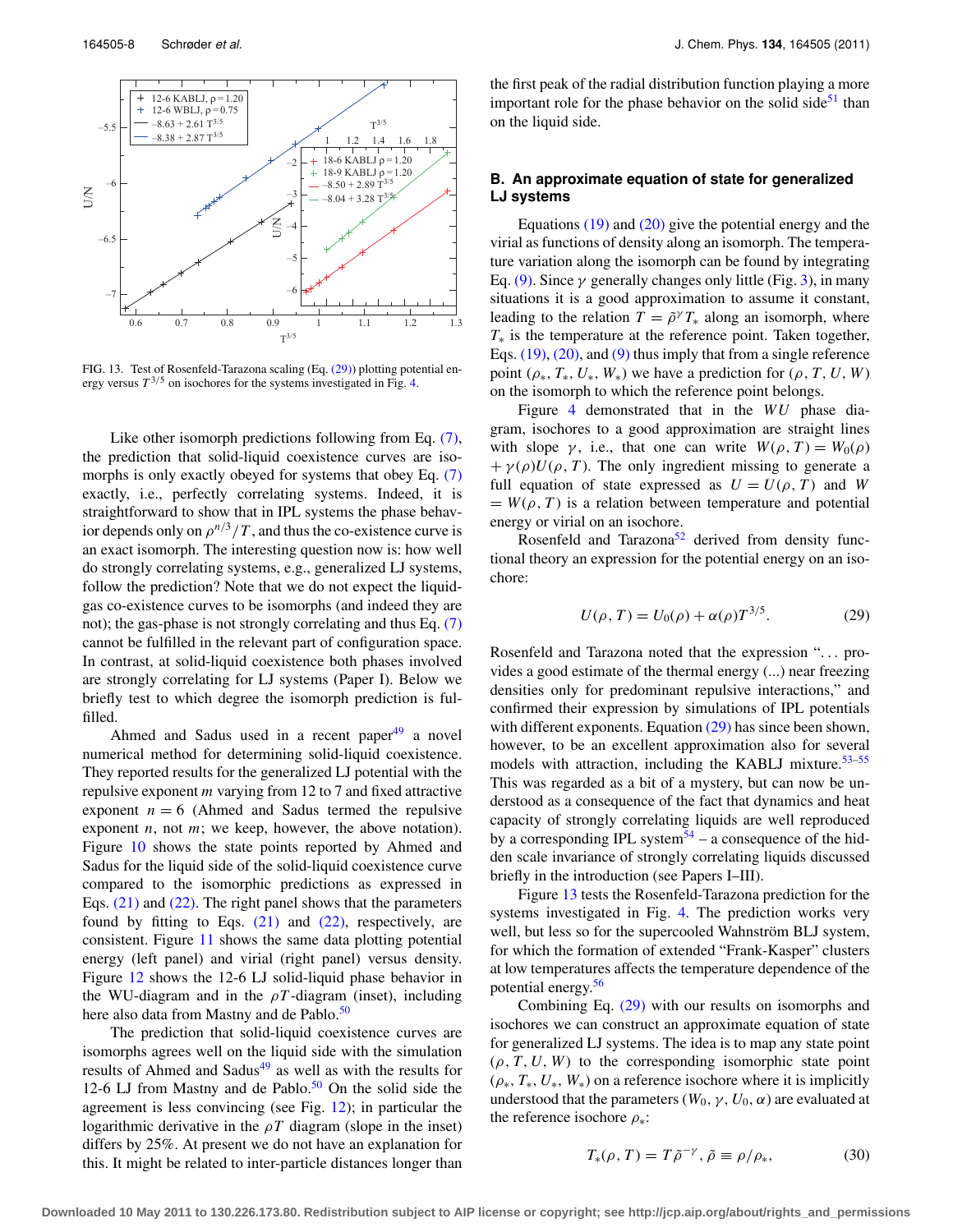<span id="page-8-3"></span>

FIG. 14. Left panel: test of the equation of state in the WU phase diagram using  $\rho = 1.200$  as reference density. Curves and lines: theoretical predictions (Eqs. [\(33\)](#page-8-0) to [\(36\)\)](#page-8-1) for three isochores, an isomorph, and an isotherm. Data points: simulations of the 12-6 KABLJ mixture. The parameters of the equation of state were found from the two state points indicated by circles, giving  $(W_0/N, \gamma, U_0/N, \alpha/N) = (38.4, 5.17, -8.63, 2.61)$ . By comparison, the corresponding parameters found by fitting to the  $\rho = 1.200$  isochore in Figs. [4](#page-3-2) and [13](#page-7-1) are (38.3, 5.16, -8.63, 2.61), illustrating the robustness of the fitted equation of state. Applying the fitting procedure to the simulated state points on the  $T = 0.550$  isotherm gives the parameters (38.5, 5.19,  $-8.63$ , 2.61). Right panel: same data as above in a *pT* diagram.

$$
U_*(\rho, T) = U_0 + \alpha (T \tilde{\rho}^{-\gamma})^{3/5}, \tag{31}
$$

<span id="page-8-0"></span>
$$
W_*(\rho, T) = W_0 + \gamma U_*(\rho, T). \tag{32}
$$

<span id="page-8-2"></span>From  $(U_*, W_*)$  we can calculate the contribution to the potential energy from the two IPL terms of the potential (compare Eqs. [\(14\)](#page-3-5) and [\(15\)\)](#page-3-6):

$$
U_m^*(\rho, T) = \frac{3W_0 - (n - 3\gamma) (U_0 + \alpha (T\tilde{\rho}^{-\gamma})^{3/5})}{m - n},
$$
\n(33)

$$
U_n^*(\rho, T) = \frac{-3W_0 + (m - 3\gamma) (U_0 + \alpha (T\tilde{\rho}^{-\gamma})^{3/5})}{m - n}.
$$
\n(34)

Finally, we use isomorphic scaling (Eqs.  $(19)$  and  $(20)$ ) to go back to the  $(\rho, T, U, W)$  state point:

$$
U(\rho, T) = \tilde{\rho}^{m/3} U_m^*(\rho, T) + \tilde{\rho}^{n/3} U_n^*(\rho, T), \tag{35}
$$

<span id="page-8-1"></span>
$$
W(\rho, T) = \frac{m}{3} \tilde{\rho}^{m/3} U_m^*(\rho, T) + \frac{n}{3} \tilde{\rho}^{n/3} U_n^*(\rho, T). \tag{36}
$$

The equation of state given by Eqs.  $(33)$  to  $(36)$  contains four parameters ( $W_0, \gamma, U_0, \alpha$ ) evaluated at a reference density  $\rho_*$ . The parameters can be calculated from  $U, W, C_V^{\text{ex}},$  and  $\beta_V^{\text{ex}}$ at a single state point. A more convenient way of estimating the parameters might be: for a collection of  $(\rho, T, U, W)$ state points, at least two of which are non-isomorphic, use isomorphic scaling (Eqs.  $(19)$  and  $(20)$ ) to get the corresponding (*U*∗, *W*∗) at the chosen reference density and fit them to Eq.  $(32)$  to determine  $W_0$  and  $\gamma$ . Next, using the fitted value for  $\gamma$ , fit to Eq. [\(31\)](#page-7-2) in order to find  $U_0$  and  $\alpha$ .

To put the new equation of state to a test, the procedure described above was used to determine the four parameters ( $W_0$ ,  $\gamma$ ,  $U_0$ ,  $\alpha$ ) for the 12-6 KABLJ system using merely two state points. The resulting equation of state is shown as full curves in Fig. [14,](#page-8-3) where it is compared to simulation results shown as data points. The agreement is good. The largest deviations are seen when changing density away from the reference density, most evident for the isotherm in the *WU* diagram and the isomorph in the *pT* diagram. Better agreement is expected if the density dependence of  $\gamma$  is taken into account, but such a correction will not be attempted here. To summarize, combining the isomorph theory with two further approximations, a state-point independent exponent  $\gamma$  and the Rosenfeld-Tarazona expression, a realistic equation of state with four parameters is arrived at for generalized LJ systems.

#### **V. CONCLUSIONS**

Paper IV demonstrated that strongly correlating liquids have isomorphs, i.e., curves in the phase diagram along which structure and dynamics to a good approximation are invariant in reduced units. The main new results in this paper are predictions specific to generalized Lennard-Jones systems and supporting numerical evidence.

Starting from the invariance of structure along isomorphs, a prediction for the shape of these in the *WU* phase diagram was presented and shown to agree well with simulation results. It was shown that for a given system, the isomorphs all have the same shape in the *WU* phase diagram; they are simply scaled versions of each other. Furthermore, the isomorph shape depends only on the exponents *m* and *n*, i.e., all systems with, say, 12-6 LJ interactions have the same isomorphs in the *WU* phase diagram. What differs from system to system is the values of the density and temperature along an isomorph.

Throughout Papers I-V the *WU* phase diagram was referred to extensively. This particular phase diagram has not been used much before, but it is evident that for strongly correlating liquids several features stand out when presented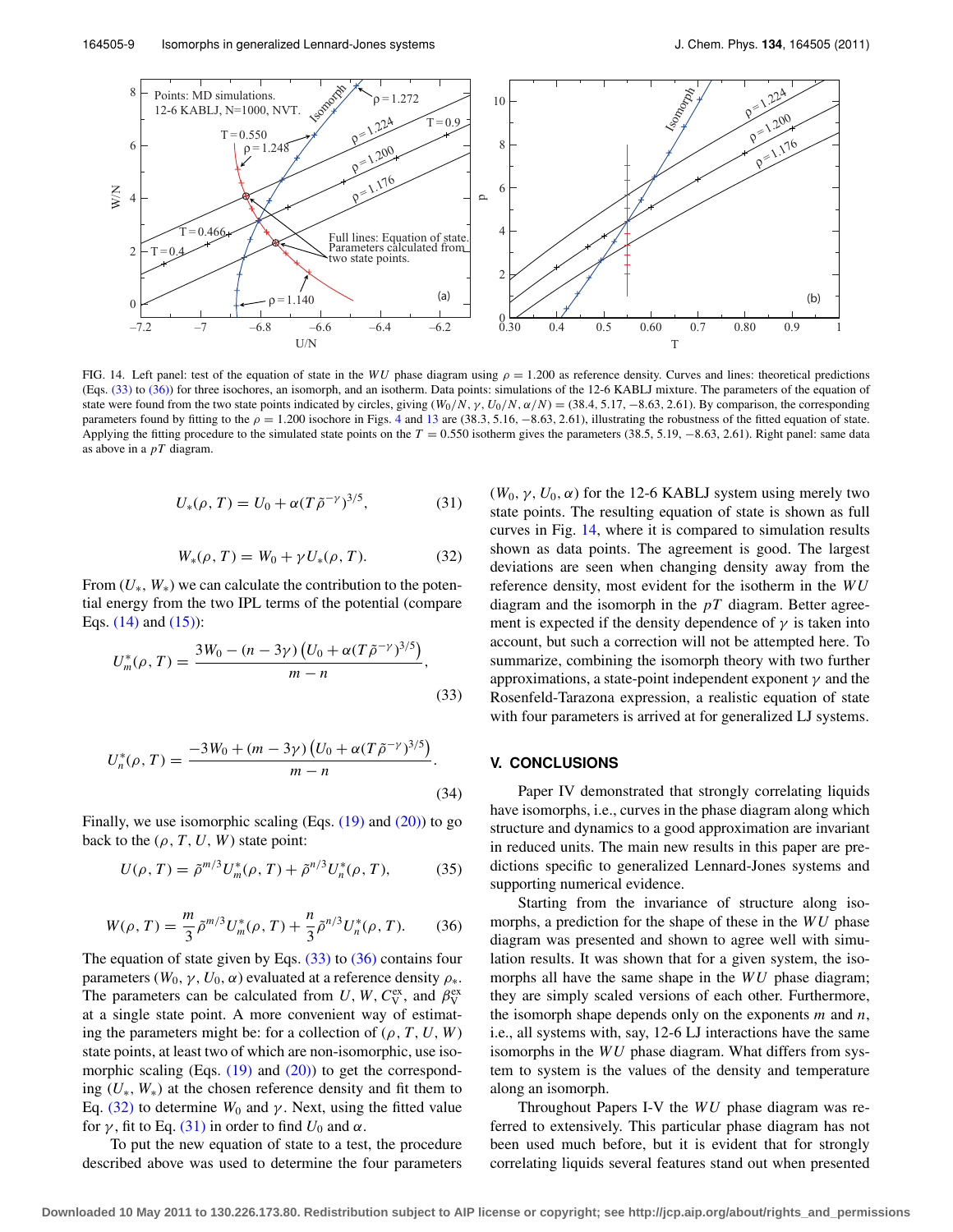in the *WU* phase diagram. Prominent examples are that isochores are straight lines (with slope  $\gamma$ ) and the existence of the "master" isomorph discussed above for generalized LJ systems.

The class of strongly correlating liquids includes, we believe, all van der Waals liquids and metallic liquids (but excludes hydrogen-bonding, covalent, as well as strongly ionic liquids). More simulations, as well as experiments, are needed to substantiate that the class of strongly correlating liquids is this large, but preliminary simulations of simple molecular models like<sup>28</sup> the asymmetric dumbbell and the Lewis-Wahnstrom OTP three-site model are encouraging. In particular, the isomorph properties of more complex molecule models need to be simulated, as well as theoretically contemplated; the scaling properties of molecules with fixed bond lengths are not trivial. It should be noted that even a quite complex model system like a phospholipid membrane can be strongly correlating with respect to its slow degrees of freedom, $57$  the interactions of which are dominated by van der Waals forces. Another interesting question is to study in detail the properties of liquids where the exponent  $\gamma$  varies significantly throughout the phase diagram, for instance, the Weeks-Chandler-Andersen cutoff variant of the generalized binary LJ liquid that was recently investigated by Coslovich and Roland,<sup>58</sup> as well as Berthier and Tarjus.<sup>[59](#page-10-5)</sup> Another system that deserves further investigation is the 200-100 LJ system $^{60}$  $^{60}$  $^{60}$  which we find to be an exception to the general observation that generalized LJ systems are strongly correlating—presumably because of its extremely narrow range of interactions.

This series of papers investigated in depth the properties of strongly correlating liquids. We believe to have demonstrated that strongly correlating liquids are simpler than liquids in general. Hopefully this insight will turn out to be useful in furthering the understanding of the properties of liquids in general.

# **ACKNOWLEDGMENTS**

U.R.P. is supported by the Danish Council for Independent Research/Natural Sciences. The center for viscous liquid dynamics "Glass and Time" is sponsored by the Danish National Research Foundation (DNRF).

- <span id="page-9-0"></span><sup>1</sup>N. P. Bailey, U. R. Pedersen, N. Gnan, T. B. Schrøder, and J. C. Dyre, [J. Chem. Phys.](http://dx.doi.org/10.1063/1.2982247) **129**, 184507 (2008) (Paper I).
- <span id="page-9-10"></span>2N. P. Bailey, U. R. Pedersen, N. Gnan, T. B. Schrøder, and J. C. Dyre, [J. Chem. Phys.](http://dx.doi.org/10.1063/1.2982249) **129**, 184508 (2008) (Paper II).
- <span id="page-9-19"></span>3T. B. Schrøder, N. P. Bailey, U. R. Pedersen, N. Gnan, and J. C. Dyre, [J. Chem. Phys.](http://dx.doi.org/10.1063/1.3265955) **131**, 234503 (2009) (Paper III).
- <span id="page-9-1"></span>4N. Gnan, T. B. Schrøder, U. R. Pedersen, N. P. Bailey, and J. C. Dyre, [J. Chem. Phys.](http://dx.doi.org/10.1063/1.3265957) **131**, 234504 (2009) (Paper IV).
- <span id="page-9-2"></span><sup>5</sup>U. R. Pedersen, N. P. Bailey, T. B. Schrøder, and J. C. Dyre, *[Phys. Rev.](http://dx.doi.org/10.1103/PhysRevLett.100.015701)* [Lett.](http://dx.doi.org/10.1103/PhysRevLett.100.015701) **100**, 015701 (2008).
- <span id="page-9-3"></span>6M. P. Allen and D. J. Tildesley, *Computer Simulation of Liquids* (Oxford University Press, New York, 1987).
- <span id="page-9-4"></span>7J. P. Hansen and J. R. McDonald, *Theory of Simple Liquids*, 3ed ed. (Academic, New York, 2005).
- <span id="page-9-5"></span>8W. Kauzmann, [Chem. Rev.](http://dx.doi.org/10.1021/cr60135a002) **43**, 219 (1948).
- 9G. Harrison, *The Dynamic Properties of Supercooled Liquids* (Academic, New York, 1976).
- 10S. Brawer, *Relaxation in Viscous Liquids and Glasses* (American Ceramic Society, Columbus, OH, 1985).
- <sup>11</sup>I. Gutzow and J. Schmelzer, *The Vitreous State: Thermodynamics, Structure, Rheology, and Crystallization* (Springer, Berlin, 1995).
- 12M. D. Ediger, C. A. Angell, and S. R. Nagel, [J. Phys. Chem.](http://dx.doi.org/10.1021/jp953538d) **100**, 13200 (1996).
- <sup>13</sup>C. A. Angell, K. L. Ngai, G. B. McKenna, P. F. McMillan, and S. W. Martin, [J. Appl. Phys.](http://dx.doi.org/10.1063/1.1286035) **88**, 3113 (2000).
- 14C. Alba-Simionesco, [C. R. Acad. Sci., Ser. IV](http://dx.doi.org/10.1016/S1296-2147(01)01165-9) **2**, 203 (2001).
- 15P. G. Debenedetti and F. H. Stillinger, [Nature \(London\)](http://dx.doi.org/10.1038/35065704) **410**, 259 (2001).
- 16K. Binder and W. Kob, *Glassy Materials and Disordered Solids: An Introduction to their Statistical Mechanics*(World Scientific, Singapore, 2005).
- <span id="page-9-6"></span>17F. Sciortino, [J. Stat. Mech.](http://dx.doi.org/10.1088/1742-5468/2005/05/P05015) P05015 (2005). 18J. C. Dyre, [Rev. Mod. Phys.](http://dx.doi.org/10.1103/RevModPhys.78.953) **78**, 953 (2006).
- <span id="page-9-7"></span>19N. L. Ellegaard, T. Christensen, P. V. Christiansen, N. B. Olsen, U. R. Pedersen, T. B. Schrøder, and J. C. Dyre, [J. Chem. Phys.](http://dx.doi.org/10.1063/1.2434963) **126**, 074502 (2007).
- <span id="page-9-11"></span>20N. P. Bailey, T. Christensen, B. Jakobsen, K. Niss, N. B. Olsen, U. R. Pedersen, T. B. Schrøder, and J. C. Dyre, [J. Phys.: Condens. Matter](http://dx.doi.org/10.1088/0953-8984/20/24/244113) **20**, 244113 (2008).
- <span id="page-9-9"></span><span id="page-9-8"></span>21T. Christensen and J. C. Dyre, [Phys. Rev. E](http://dx.doi.org/10.1103/PhysRevE.78.021501) **78**, 021501 (2008).
- 22U. R. Pedersen, T. Christensen, T. B. Schrøder, and J. C. Dyre, [Phys. Rev.](http://dx.doi.org/10.1103/PhysRevE.77.011201) [E](http://dx.doi.org/10.1103/PhysRevE.77.011201) **77**, 011201 (2008).
- <span id="page-9-12"></span>23A. Tölle, [Rep. Prog. Phys.](http://dx.doi.org/10.1088/0034-4885/64/11/203) **64**, 1473 (2001).
- 24C. Dreyfus, A. Aouadi, J. Gapinski, M. Matos-Lopes, W. Steffen, A. Patkowski, and R. M. Pick, [Phys. Rev. E](http://dx.doi.org/10.1103/PhysRevE.68.011204) **68**, 011204 (2003).
- <sup>25</sup>C. Alba-Simionesco, A. Cailliaux, A. Alegria, and G. Tarjus, [Europhys.](http://dx.doi.org/10.1209/epl/i2004-10214-6) [Lett.](http://dx.doi.org/10.1209/epl/i2004-10214-6) **68**, 58 (2004).
- <span id="page-9-13"></span>26R. Casalini and C. M. Roland, [Phys. Rev. E](http://dx.doi.org/10.1103/PhysRevE.69.062501) **69**, 062501 (2004).
- 27C. M. Roland, S. Hensel-Bielowka, M. Paluch, and R. Casalini, [Rep. Prog.](http://dx.doi.org/10.1088/0034-4885/68/6/R03) [Phys.](http://dx.doi.org/10.1088/0034-4885/68/6/R03) **68**, 1405 (2005).
- <span id="page-9-14"></span>28T. B. Schrøder, U. R. Pedersen, N. P. Bailey, S. Toxvaerd, and J. C. Dyre, [Phys. Rev. E](http://dx.doi.org/10.1103/PhysRevE.80.041502) **80**, 041502 (2009).
- <span id="page-9-16"></span><span id="page-9-15"></span>29D. Coslovich and C. M. Roland, [J. Phys. Chem. B](http://dx.doi.org/10.1021/jp710457e) **112**, 1329 (2008).
- <span id="page-9-17"></span>30D. Coslovich and C. M. Roland, [J. Chem. Phys.](http://dx.doi.org/10.1063/1.3054635) **130**, 014508 (2009).
- 31W. G. Hoover, D. A. Young, and E. Grover, [J. Chem. Phys.](http://dx.doi.org/10.1063/1.1677521) **56**, 2207 (1972).
- 32Y. Hiwatari, H. Matsuda, T. Ogawa, N. Ogita, and A. Ueda, [Prog. Theor.](http://dx.doi.org/10.1143/PTP.52.1105) [Phys.](http://dx.doi.org/10.1143/PTP.52.1105) **52**, 1105 (1974).
- 33L. V. Woodcock, [Phys. Rev. Lett.](http://dx.doi.org/10.1103/PhysRevLett.54.1513) **54**, 1513 (1985).
- 34J. L. Barrat, J. P. Hansen, G. Pastore, and E. M. Waisman, [J. Chem. Phys.](http://dx.doi.org/10.1063/1.452422) **86**, 6360 (1987).
- 35P. G. Debenedetti, F. H. Stillinger, T. M. Truskett, and C. J. Roberts, J. Phys. Chem. B **103**, 7390 (1999).
- 36E. La Nave, F. Sciortino, P. Tartaglia, M. S. Shell, and P. G. Debenedetti, [Phys. Rev. E](http://dx.doi.org/10.1103/PhysRevE.68.032103) **68**, 032103 (2003).
- 37R. J. Speedy, [J. Phys.: Condens. Matter](http://dx.doi.org/10.1088/0953-8984/15/11/342) **15**, S1243 (2003).
- <sup>38</sup>M. S. Shell, P. G. Debenedetti, E. La Nave, and F. Sciortino, [J. Chem. Phys.](http://dx.doi.org/10.1063/1.1566943) **118**, 8821 (2003).
- 39G. Rickayzen and D. M. Heyes, [Phys. Rev. E](http://dx.doi.org/10.1103/PhysRevE.71.061204) **71**, 061204 (2005).
- 40A. C. Branka and D. M. Heyes, [Phys. Rev. E](http://dx.doi.org/10.1103/PhysRevE.74.031202) **74**, 031202 (2006).
- 41R. Casalini, U. Mohanty, and C. M. Roland, [J. Chem. Phys.](http://dx.doi.org/10.1063/1.2206582) **125**, 014505 (2006).
- <span id="page-9-18"></span>42D. M. Heyes and A. C. Branka, [Phys. Chem. Chem. Phys.](http://dx.doi.org/10.1039/b709053f) **9**, 5570 (2007).
- <span id="page-9-20"></span><sup>43</sup>Unless otherwise stated, simulations were performed using a newly developed molecular dynamics code optimized for NVIDIA graphics cards. The code is available as open source at [http://rumd.org.](http://rumd.org) Potentials were cut and shifted at  $2.5\sigma_{\alpha\beta}$ . Reported potentials and virials do not include contributions beyond the cut-off.
- <span id="page-9-21"></span>44N. Gnan, C. Maggi, T. B. Schrøder, and J. C. Dyre, [Phys. Rev. Lett.](http://dx.doi.org/10.1103/PhysRevLett.104.125902) **104**, 125902 (2010).
- <span id="page-9-23"></span><span id="page-9-22"></span>45W. Kob and H. C. Andersen, [Phys. Rev. Lett.](http://dx.doi.org/10.1103/PhysRevLett.73.1376) **73**, 1376 (1994).
- <span id="page-9-24"></span>46G. Wahnström, [Phys. Rev. A](http://dx.doi.org/10.1103/PhysRevA.44.3752) **44**, 3752 (1991).
- $47$  $47$ The simulations reported in Figs. 7 and [8](#page-5-4) were performed using Gromacs, H. J. C. Berendsen, D. van der Spoel, and R. van Drunen, [Comp. Phys.](http://dx.doi.org/10.1016/0010-4655(95)00042-E) [Comm.](http://dx.doi.org/10.1016/0010-4655(95)00042-E) **91**, 43 (1995); E. Lindahl, B. Hess, and D. van der Spoel, [J. Mol.](http://dx.doi.org/10.1007/s008940100045) [Mod.](http://dx.doi.org/10.1007/s008940100045) **7**, 306 (2001).
- <span id="page-9-26"></span><span id="page-9-25"></span>48M. Ross, [Phys. Rev.](http://dx.doi.org/10.1103/PhysRev.184.233) **184**, 233 (1969).
- 49A. Ahmed and R. J. Sadus, [J. Chem. Phys.](http://dx.doi.org/10.1063/1.3253686) **131**, 174504 (2009).
- <span id="page-9-27"></span>50E. A. Mastny and J. J. de Pablo, [J. Chem. Phys.](http://dx.doi.org/10.1063/1.2753149) **127**, 104504 (2007).
- <span id="page-9-29"></span><span id="page-9-28"></span>51F. H. Stillinger, [J. Chem. Phys.](http://dx.doi.org/10.1063/1.1394922) **115**, 5208 (2001).
- <span id="page-9-30"></span>52Y. Rosenfeld and P. Tarazona, [Mol. Phys.](http://dx.doi.org/10.1080/00268979809483145) **95**, 141 (1998).
- 53F. Sciortino, W. Kob, and P. Tartaglia, [J. Phys.: Condens. Matter](http://dx.doi.org/10.1088/0953-8984/12/29/324) **12**, 6525 (2000).